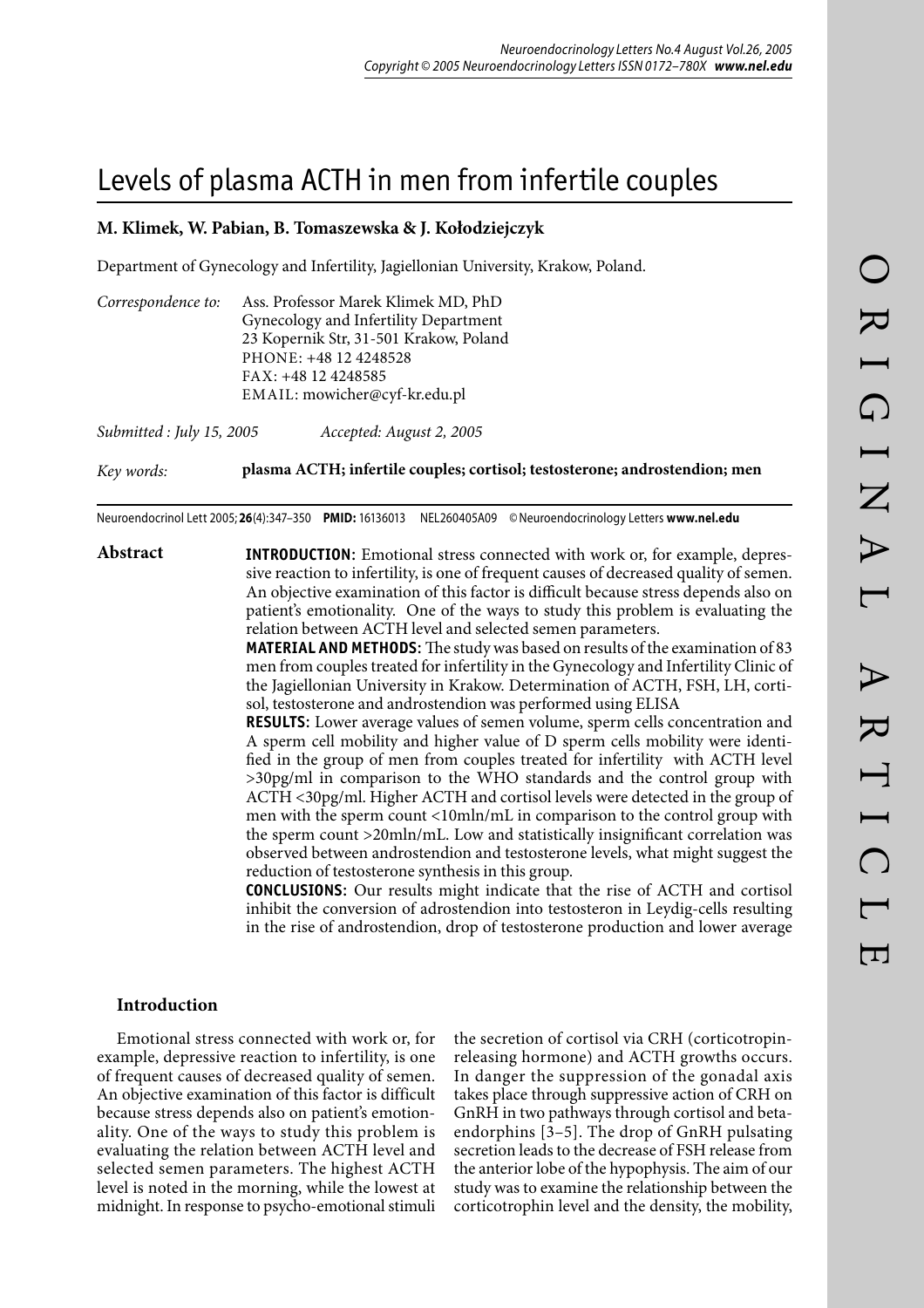and the percentage of pathological forms of semen as one of indicators of fertilizing ability in a group of men from couples treated for infertility.

## **Materials and Methods**

#### *Human subject*

The study was based on results of the examination of 83 men from couples treated for infertility in the Gynecology and Infertility Clinic of the Jagiellonian University in Krakow. All the sampling took place between 9 a.m and 12 noon in the following order: venous blood collecting for hormonal determination followed by semen collecting during masturbation.

The semen was assessed following the criteria of the WHO in the Infertility Laboratory of the Gynecology and Infertility Clinic of the Jagiellonian University in Krakow [7].

### *Hormone assays*

ACTH plasma concentration was assessed in whole blood samples, collected approximetly at o'clock 9 in the morning in silicon-coated glass tubes containing EDTA as an anticoagulant, and were centrifuged immediately in a refrigerated centrifuge. All samples were frozen at –20 °C until the ACTH analysis was performed. Immunoassay was used to measure ACTH. (Immulite 2000 ACTH, DPC Ltd- United States). Determination of FSH, LH, cortisol, testosterone and androstendion was performed using ELISA (Biomerica, USA).

#### *Statistical analysis*

Data were compiled in Microsoft Excel 2002 in PC. Statistical analysis was performed with the use of the software Statistica for Windows 5.1M. The distribution of subjects was analyzed with Shapiro-Wilk's test. Differences between average values in particular groups were calculated with the use of variances analysis (ANOVA). For non-parametric data Kruskal-Wallis test was used. Differences between studied groups were considered as significant at  $p<0.05$ .

## **Results**

The average ACTH level for the whole studied group was 18.58pg/ml (standard deviation 8.62) in the range from 6.06 to 49 pg/ml, so only at lower level it did not fit into the adopted norm (9–52pg/ml). The main group was divided into three subgroups according to ACTH level. Group I – ACTH level <–1, standard deviation adopted between 5–10pg/ml, group II –ACTH level between –1 and +1, standard deviation adopted between 11–30pg/ml, group III – ACTH level  $> +1$ , standard deviation adopted between 31–50pg/ml. The characteristics of semen parameters in particular groups are shown in *Table 1*.

The average patients' age ranged from 33.25 to 37.25 years, the average time of sexual abstinence before the examination in group I was 6.6 days as compared to 4.42 and 3.00 in groups II and III respectively. No statistical significance was identified regarding age and sexual abstinence time between examined groups (data not provided in tables). According to the data provided in *Table 1*, the growing ACTH level is related to the drop of semen volume and the mobility of type A sperm cells (progressive fast motion), whereas the number of immobile sperm cells grows. The variances analysis revealed that only the difference in semen volume is statistically significant (F=5.63;  $p<0.01$ ). The post-hoc Tukey test established the difference in the volume of semen between group III and groups II and I. Other

**Table 1:** Semen parameters characteristics (volume, pH, concentration, motility type A and D) in three selected groups

|                         |       | Group I (N=24) |       | Group II (N=41) |       | Group III (N=18) |  |
|-------------------------|-------|----------------|-------|-----------------|-------|------------------|--|
|                         | Mean  | SD             | Mean  | SD              | Mean  | SD               |  |
| Age (years)             | 37,25 | 10,33          | 33,25 | 6,88            | 36,89 | 5,78             |  |
| Abstinence (days)       | 6,6   | 4,72           | 4,42  | 4,23            | 3,00  | 1,73             |  |
| Volume (mL)             | 4,8   | 2,11           | 2,96  | 1,20            | 1,73  | 1,54             |  |
| pH                      | 7,34  | 0,09           | 7,35  | 0,36            | 7,73  | 0,31             |  |
| Concentration (mln/mL)  | 32,5  | 28,30          | 29,58 | 22,19           | 18,67 | 27,30            |  |
| Motility type $- A$ (%) | 34,25 | 23,99          | 25,00 | 15,24           | 21,50 | 9,19             |  |
| Motility type $- D$ (%) | 35,5  | 18,56          | 40,10 | 17,89           | 58,50 | 0,71             |  |

**Table 2:** Characteristics (mean, standard deviation –SD) of hormonal plasma concentration (cortisol (µg/mL), LH (mIU/mL), FSH (mIU/mL), testosterone (ng/dL)) in three selected groups

|                        | Group I (N=24) |        |        | Group II $(N=41)$ |        | Group III $(N=18)$ |  |
|------------------------|----------------|--------|--------|-------------------|--------|--------------------|--|
|                        | Mean           | SD     | Mean   | SD                | Mean   | <b>SD</b>          |  |
| $LH$ (mIU/mL)          | 3,87           | 2,82   | 4,02   | 2,75              | 4,84   | 3,63               |  |
| FSH (mIU/mL)           | 4.19           | 2,22   | 6,11   | 7.93              | 5,71   | 3,94               |  |
| Testosterone (nq/dL)   | 437.13         | 235,14 | 486,35 | 214,47            | 528,50 | 277,41             |  |
| Cortisol ( $\mu$ g/mL) | 7.35           | 4.71   | 10,34  | 4,28              | 16,32  | 3,31               |  |

348 Neuroendocrinology Letters No.4 August Vol.26, 2005 Copyright © Neuroendocrinology Letters ISSN 0172–780X *www.nel.edu*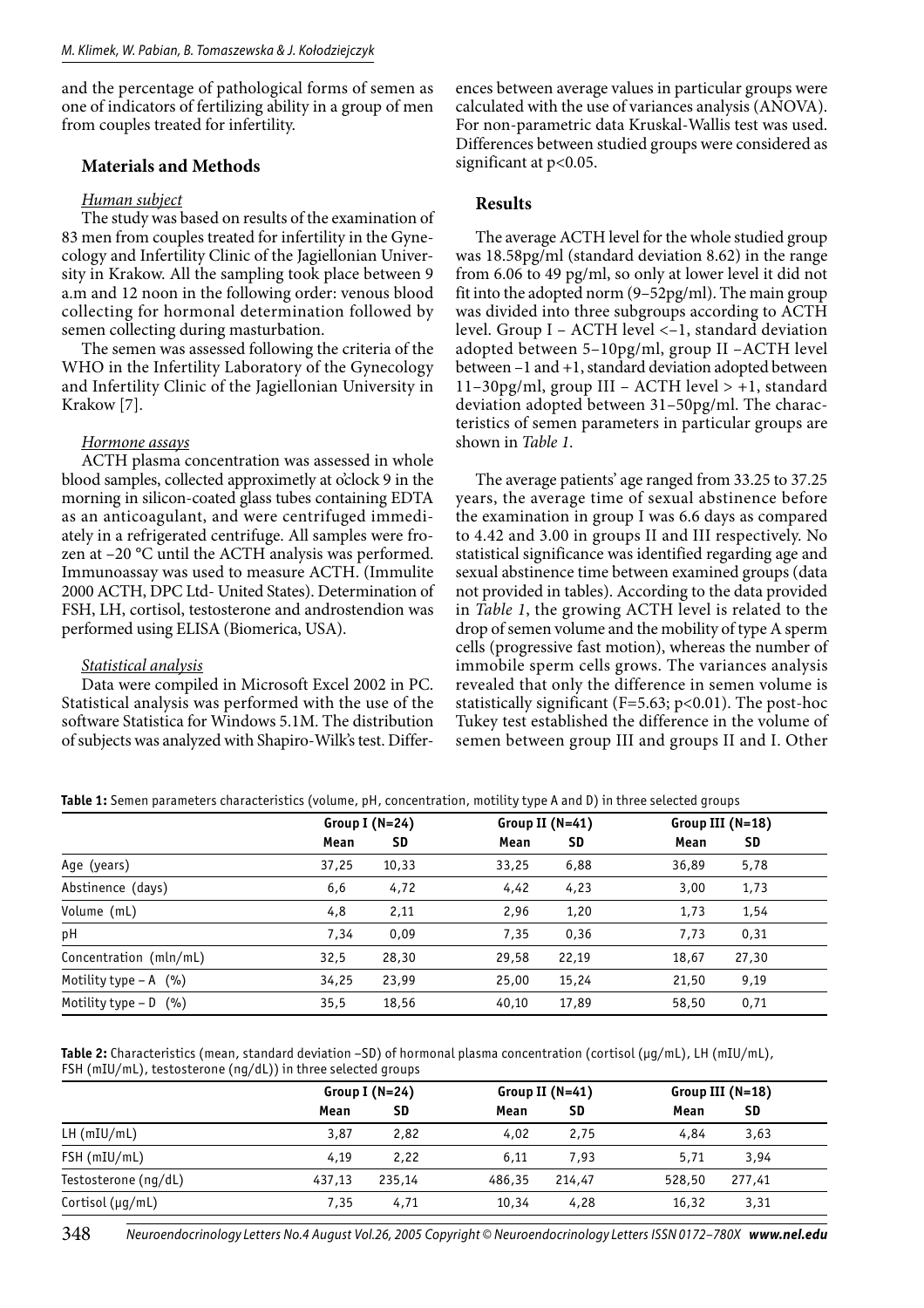**Table 3:** Spearman rank correlation test between ACTH and FSH, LH, cortisol, testosterone, androstendion and between androstendion and testosterone in two groups: Group 1 – men with sperm concentration > 20mln/ml; Group 2 – men with sperm concentration < 10mln/ml

|                               | <b>Sperm concentration</b><br>$>$ 20mln/mL |      | <b>Sperm concentration</b><br>$<$ 10mln/mL |      |
|-------------------------------|--------------------------------------------|------|--------------------------------------------|------|
|                               | R Spearman                                 |      | R Spearman                                 | p    |
| <b>ACTH &amp; FSH</b>         | $-0,26$                                    | 0,22 | 0,60                                       | 0,03 |
| ACTH & CORTISOL               | 0,65                                       | 0,00 | 0,80                                       | 0,00 |
| ACTH & LH                     | 0,21                                       | 0,32 | 0,71                                       | 0,01 |
| <b>ACTH &amp; TESTOSTERON</b> | 0,10                                       | 0.64 | 0,13                                       | 0,68 |
| ACTH & ANDROSTENDIONE         | 0,25                                       | 0,23 | 0,69                                       | 0,01 |
| ANDROSTENDIONE & TESTOSTERONE | 0,42                                       | 0.04 | 0,33                                       | 0,29 |

parameters (including semen pH, sperm cells concentration and mobility) measured were not statistically significant. The average values of obtained hormones levels in examined groups are presented in *Table 2*. The rise of ACTH level is related to the minimal steady growth of LH and testosterone levels (the changes were not statistically significant), whereas FSH level is stable and does not change. On the contrary, the average cortisol level rises and the value ranges from 7.35 µg/mL in group I up to 16.32 µg/mL in group III, and the analysis of variances revealed that the difference was statistically significant (F=9.79;  $p < 0.001$ ).

## **Discussion**

ACTH level in the group of examined men corresponded to with the adopted norm. But the rise of corticotrophin in the range of norm (in groups I, II, III) was related to the decrease of the quality of semen determined by the semen volume, sperm cells concentration and mobility. In groups I and II the drop of determined parameters was still in the range of norm, whereas in group III it was below the level of norm established by the WHO. The average semen volume in group III was 1.73 mL (norm>2mL), sperm cells concentration was 18.67 mln/mL (norm>20.00mln/mL), the average percentage of progressive fast motion sperm cells was 21.50% (norm>25%) and the average percentage of immobile sperm cells was 58.5% (norm<50%). Only the drop of semen volume was statistically significant in our statistical analysis.

As it was assumed in the introduction that the activation of HPA axis should result in the drop of GnRH pulsating secretion, leading to the decrease of gonadotropin hormones level and the drop of testosterone level in consequence causing the arrest of spermatogenesis. Neither the decrease of gonadotropin hormones nor the fall of testosterone level was observed in our current study. The gonadal axis did not seem to be responsible for the drop of semen quality in the group of men observed in the study. A statistically significant rise of ACTH level and/or cortisol in examined groups seemed to be the reason of the decrease of semen volume, sperm cells concentration and their mobility.

M. Fenske [1] applied 20 IU ACTH in adult male guinea pig, measuring the blood serum levels as well as the levels in the tissues of adrenal glands and testis of the following hormones: cortisol, progesterone, androstendion, LH and testosterone. A statistically significant drop of testosterone level was observed which depended on cortisol level. LH level was stable. These results were in compliance with other reports [5,6]. No testosterone drop was observed in animals which were given dexametasone before the ACTH application in spite of cortisol rise. According to this finding, a hypothesis concerning direct cortisol action on Leydig- cells was suggested. Because no differences were found in progesterone level between the group which was administered ACTH and the control group, and androstendion and testosterone levels were high in both groups it was suggested that cortisol might inhibit the testosterone synthesis in guinea pigs distally to progesterone but before androstendion. The administration of dexamethasone down-regulates the glicocoricosteroid receptor in Leydig- cells, which prevents the inhibition of testosterone synthesis.

Our observations might also confirm this hypothesis. The patients were divided into two groups with respect to the quality of semen with sperm cells concentration adopted as a criterion. The first group included 54 men with sperm count >20mln/mL and the second group included 13 men with sperm count <10mln/mL. The levels of ACTH, cortisol, FSH, LH, testosterone and androstendion were compared between these groups. A higher hormones level was identified in the second group, however the differences were not statistically significant. A statistically significant correlation was noticed between ACTH and cortisol levels in group I. The same correlation was found in group II where statistically significant relations were identified between ACTH, gonadotropins and androstendion. In group I a low, statistically insignificant correlation was observed between ACTH and testosterone.

The statistically significant correlation between androstendion and testosterone in the group of patients with normal sperm cells number in the semen is the most important finding supporting the hypothesis of the inhibition of testosterone synthesis in Leydig-cells as the response to ACTH/cortisol rise. In group II lower, statistically insignificant correlation between these